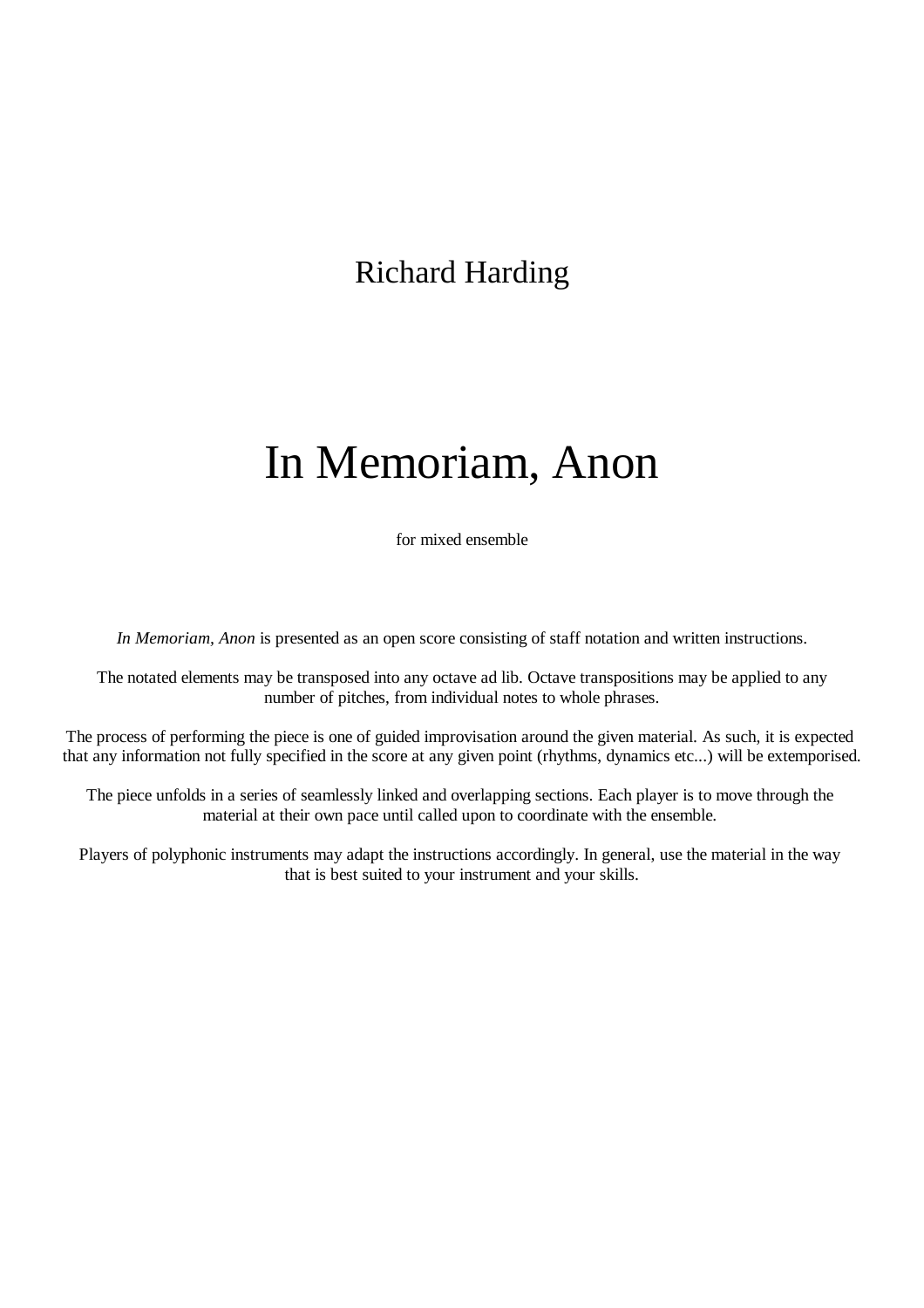## In Memoriam, Anon



2. Tutti. Play through the following row in long, quiet notes, separated by silences. Make no attempt to coordinate your attacks with the rest of the ensemble but, rather, let the various tones overlap freely.



3. Continuing in similar manner, play any one of the following rows.



- 4. Still freely alternating between long tones and silence, select notes at random from any of the above rows.
- 5. Gradually establish a tacet pulse of  $\int$  circa 60 within the ensemble. Still playing long notes, place them against this pulse.
- 6. When the pulse is firmly established, begin to coordinate the entries of your notes with the rest of the ensemble, until the texture becomes a series of block chords in semibreves at  $\int$  circa 60. At this stage, players may begin to improvise melodic phrases against this harmonic background. These phrases may be based on the given note rows or drawn more freely from the F dorian mode.
- 7. Gradually adjust the balance between long tones and improvised phrases, until the whole ensemble is playing contapuntal melodic lines improvised in the F dorian mode. Any note values, or combinations thereof, may be used in the creation of these melodic lines, which continue to be coordinated against a pulse of  $\sqrt{\frac{1}{2}}$  circa 60.
- 8. Continuing to maintain the pulse, select any one of the above rows and play through it in a series of repeating loops, of any length, to create a quasi-minimalist musical texture.